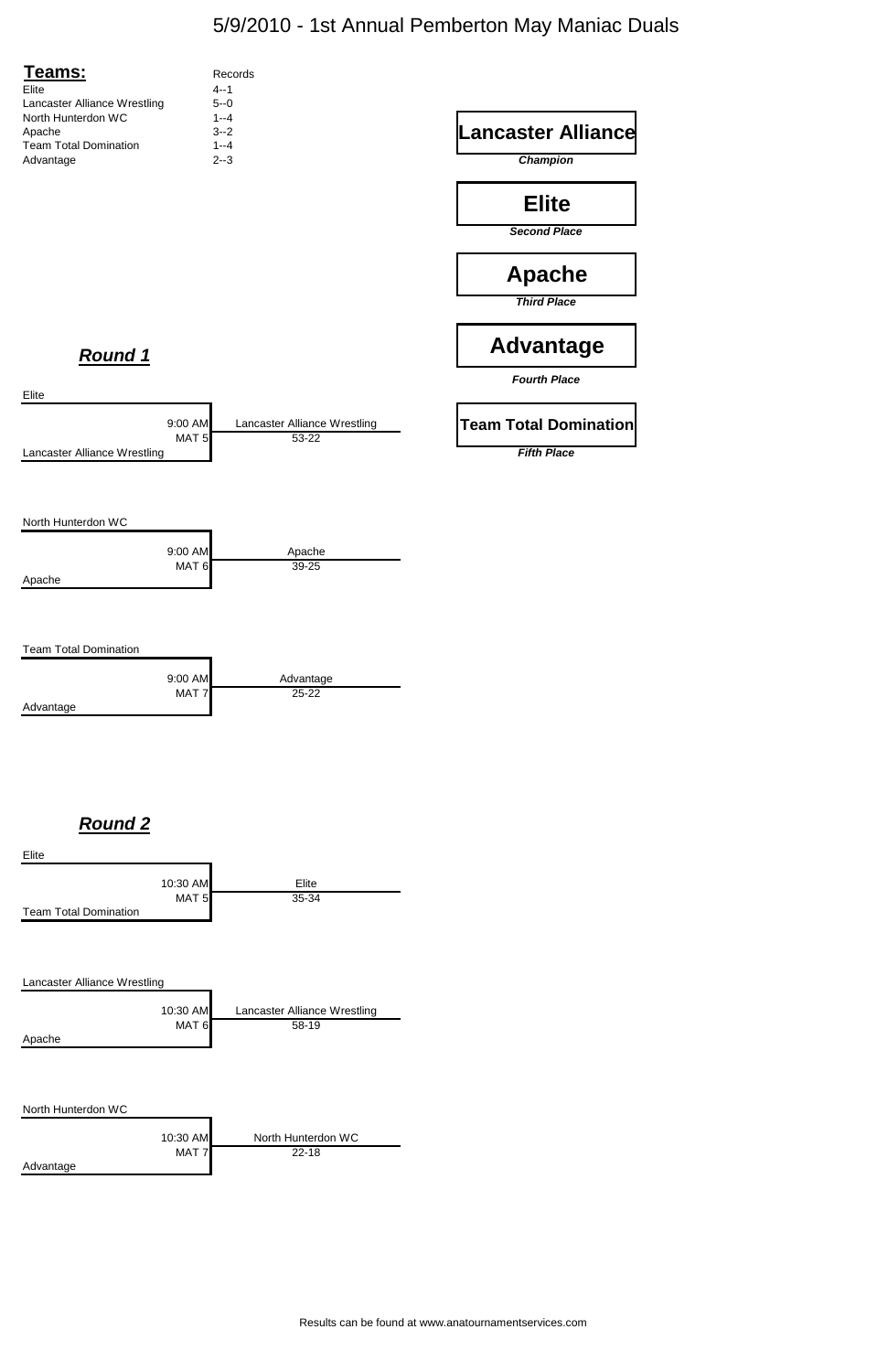## 5/9/2010 - 1st Annual Pemberton May Maniac Duals



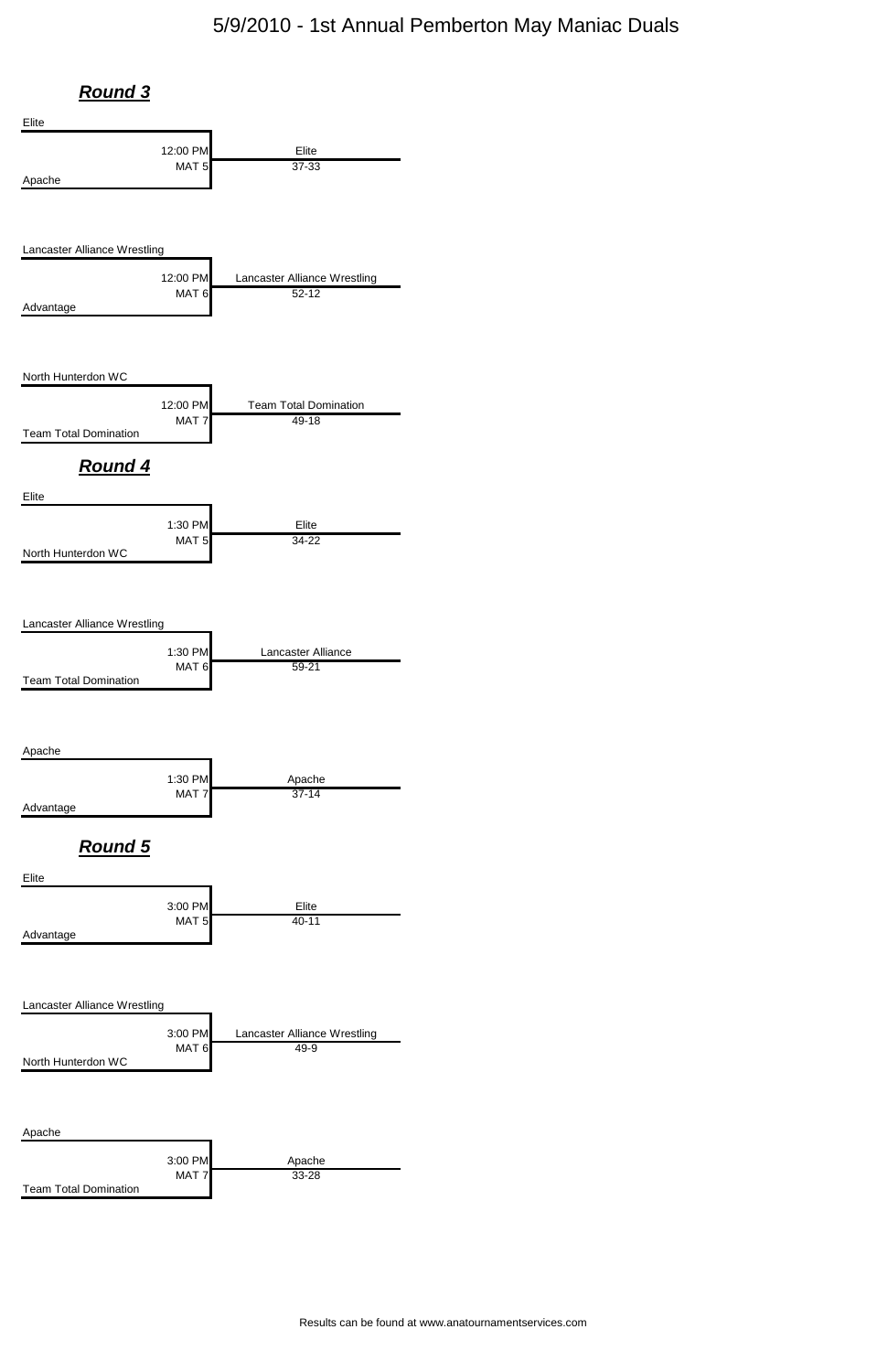### **Teams:**

Tidewater Tech Puternic Black Elite Mahdnem



## *Round 1*

*5/8/2010 - 1st Annual Pemberton May Maniac Duals All American (1st-4th)*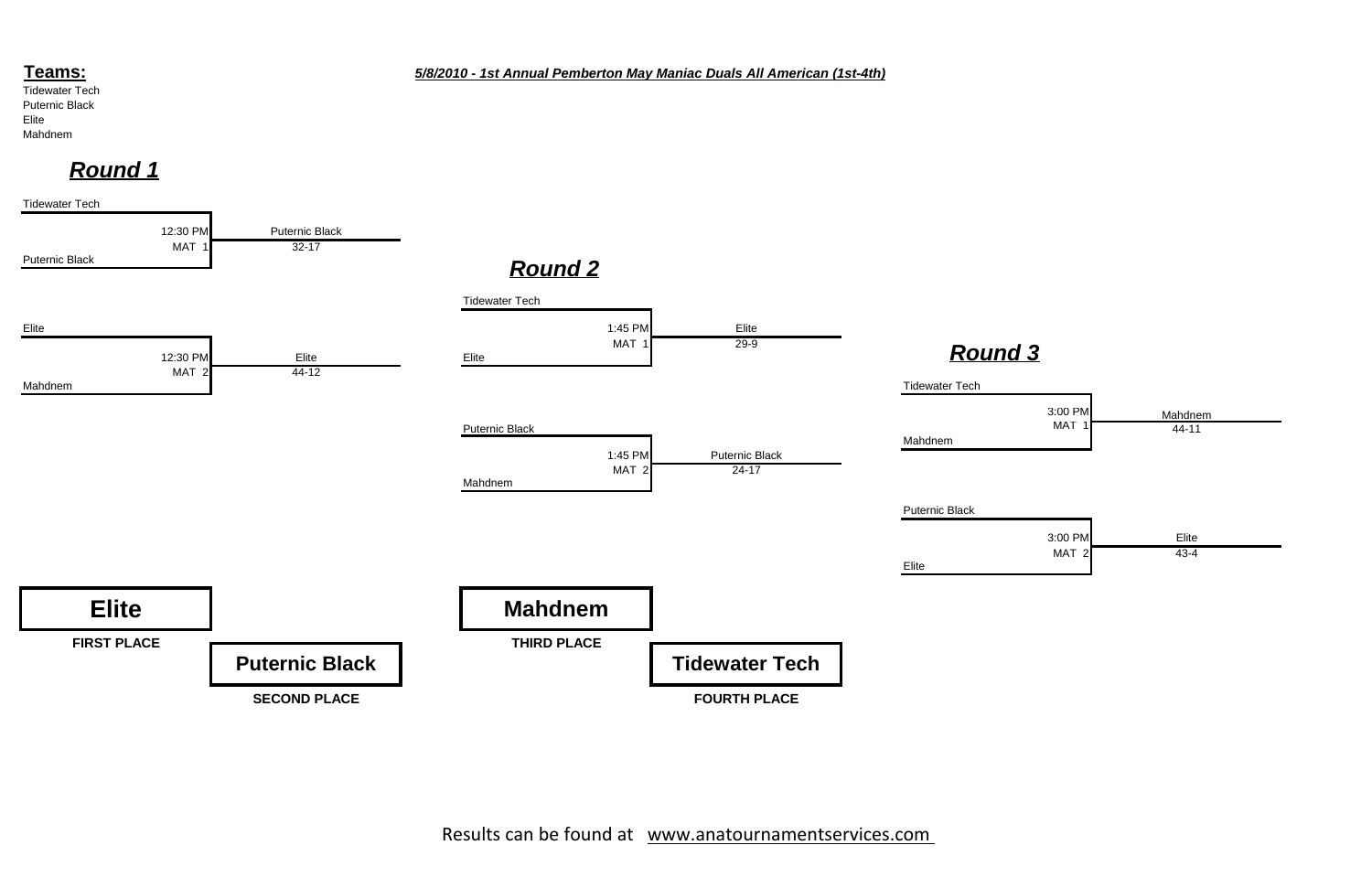### **Teams:**

Raritan Kung Fu Pandas Warren Hills Apache



*5/8/2010 - 1st Annual Pemberton May Maniac Duals GOLD (5th-8th)*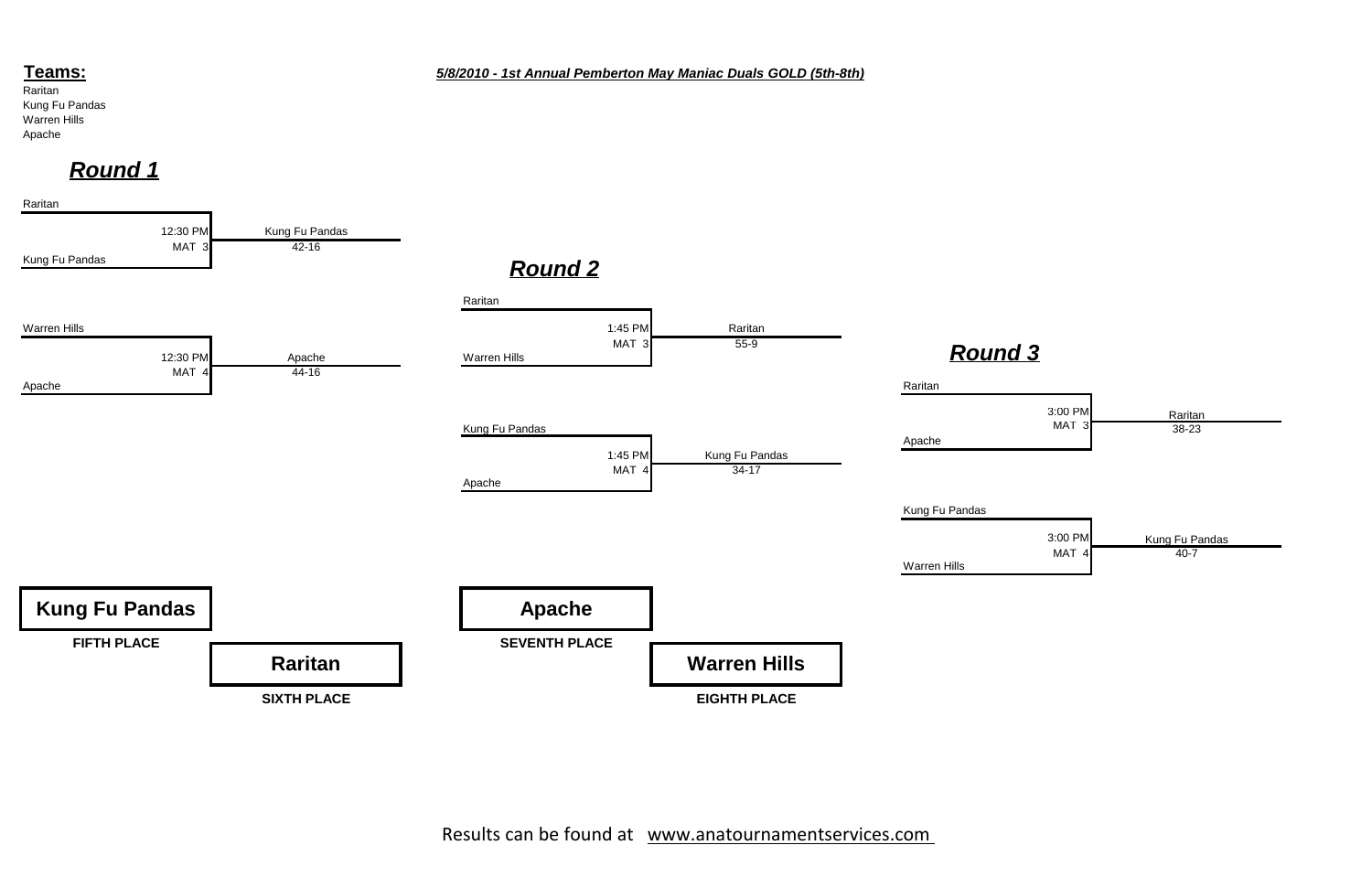### **Teams:**

Palisades Team Total Domination North Hunterdon Hunterdon Hills

Palisades





# *Round 1*

### *5/8/2010 - 1st Annual Pemberton May Maniac Duals SILVER (9th-12th)*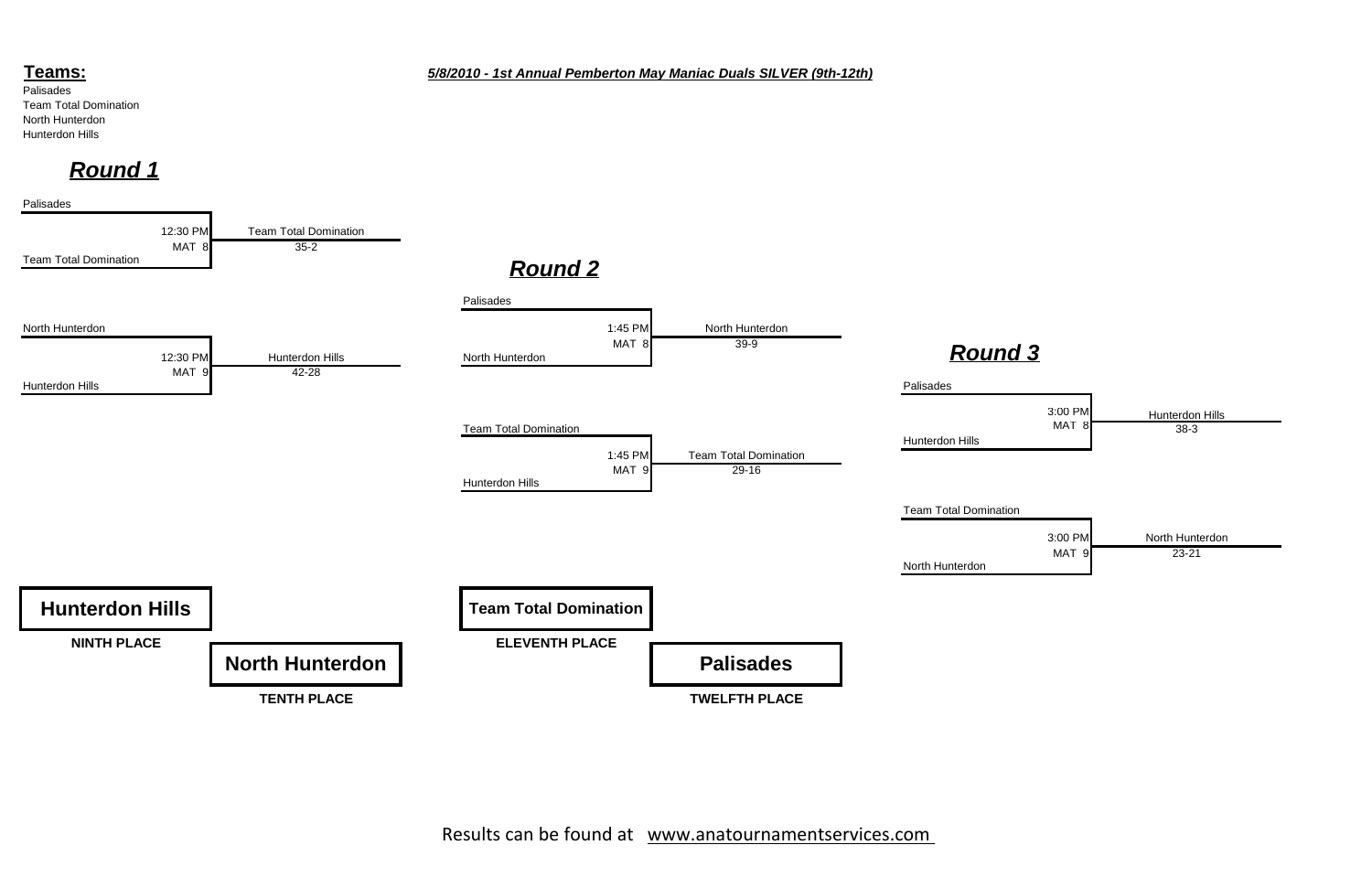### **Teams:**

Team Creators Northern Burlington Puternic Red Del Val

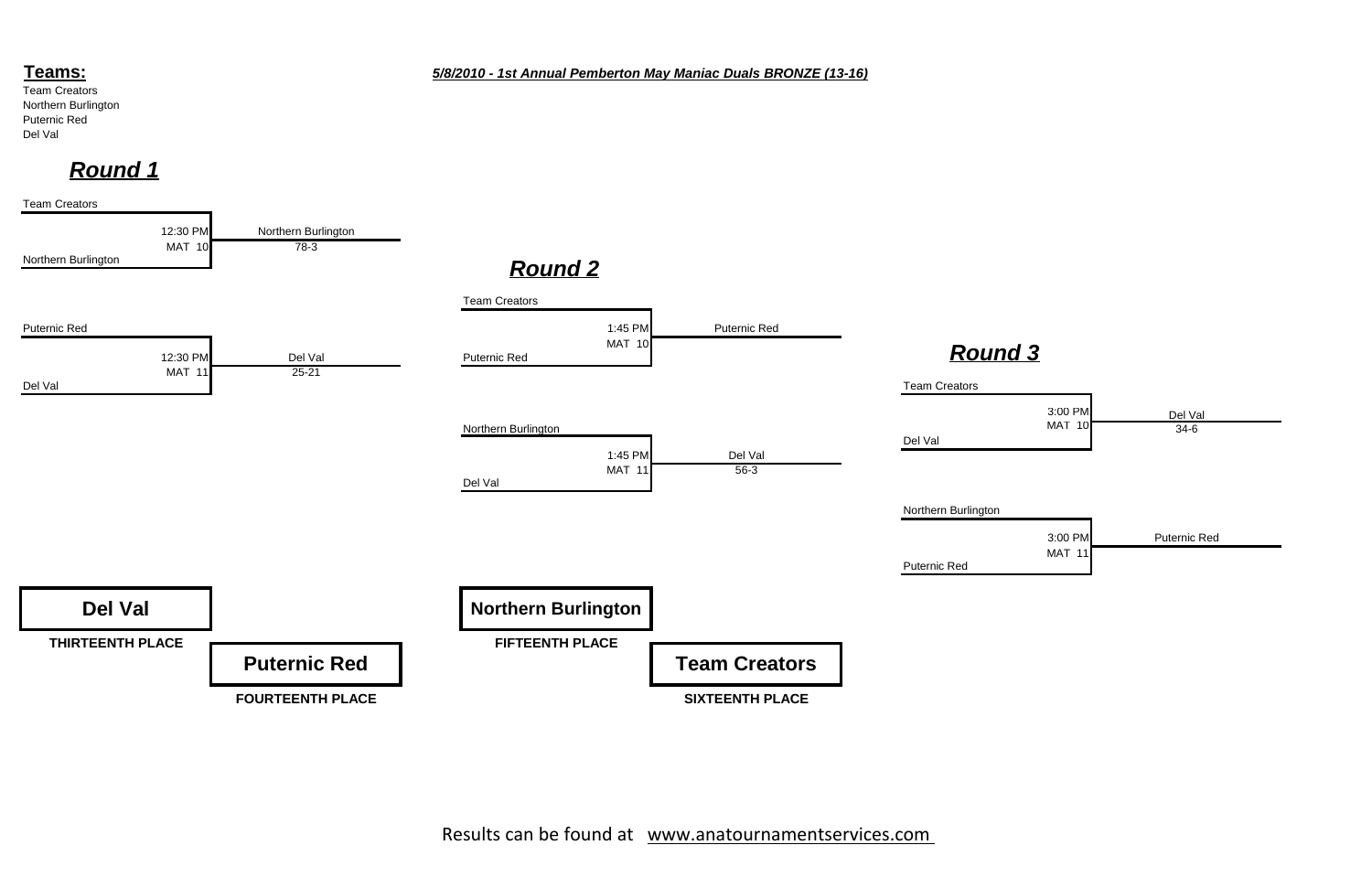### **Teams:**

Apache Del Val Hunterdon Hills Mahdnem



*5/8/2010 - 1st Annual Pemberton May Maniac Duals HS Pool A*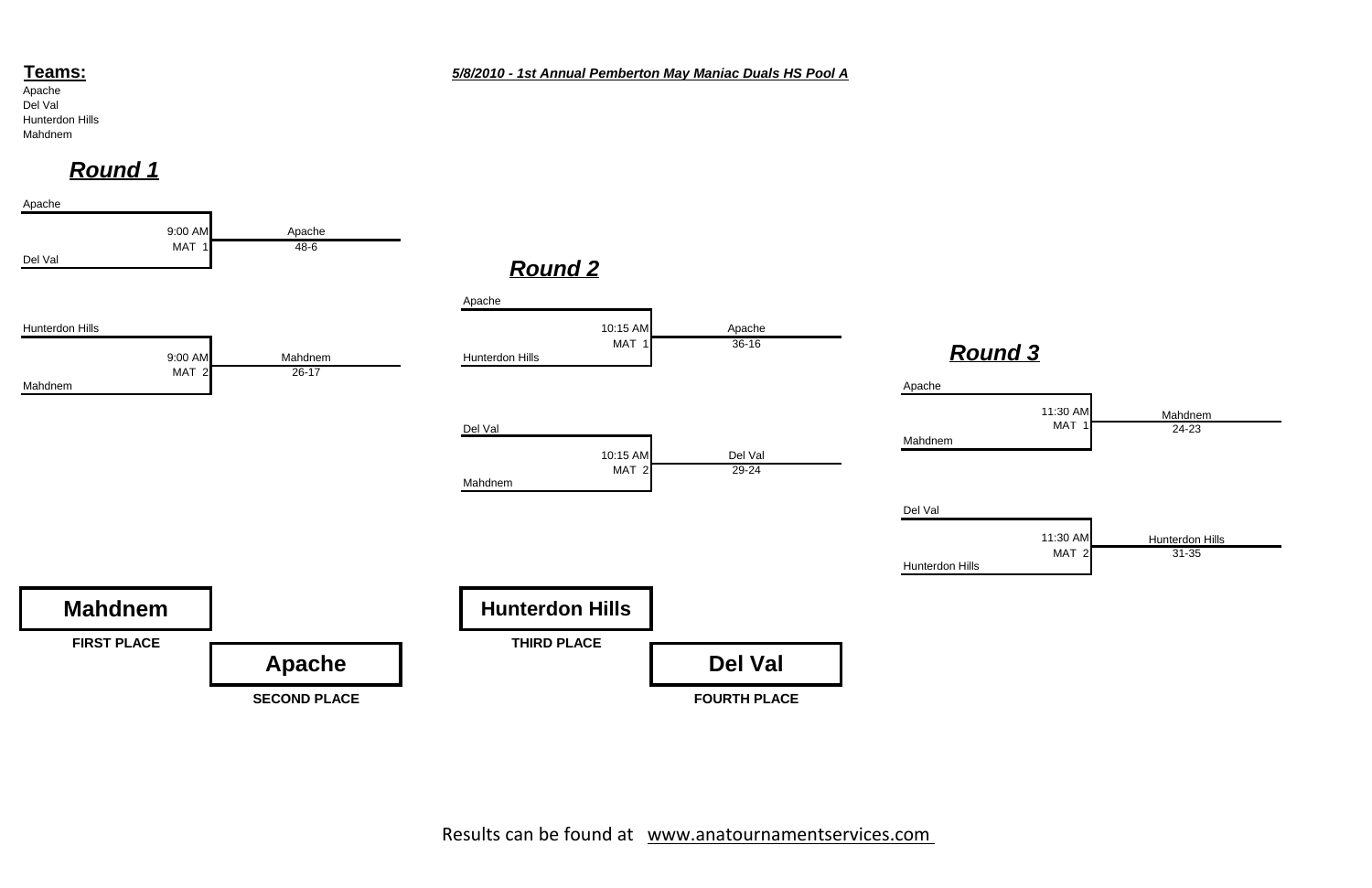### **Teams:**

Puternic Black Team Total Domination Northern Burlington Kung Fu Pandas

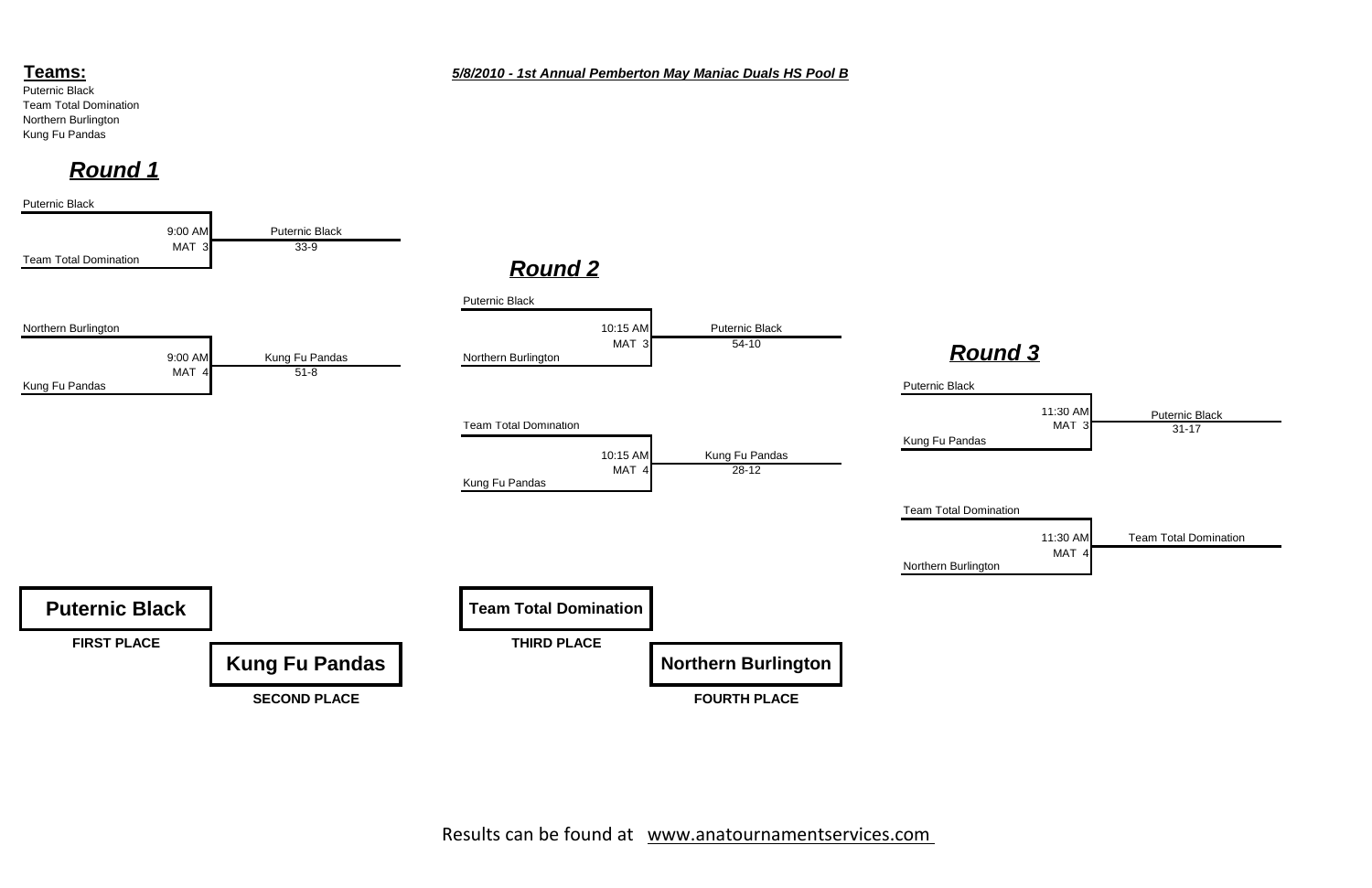### **Teams:**

Palisades Raritan Team Creators Tidewater Tech